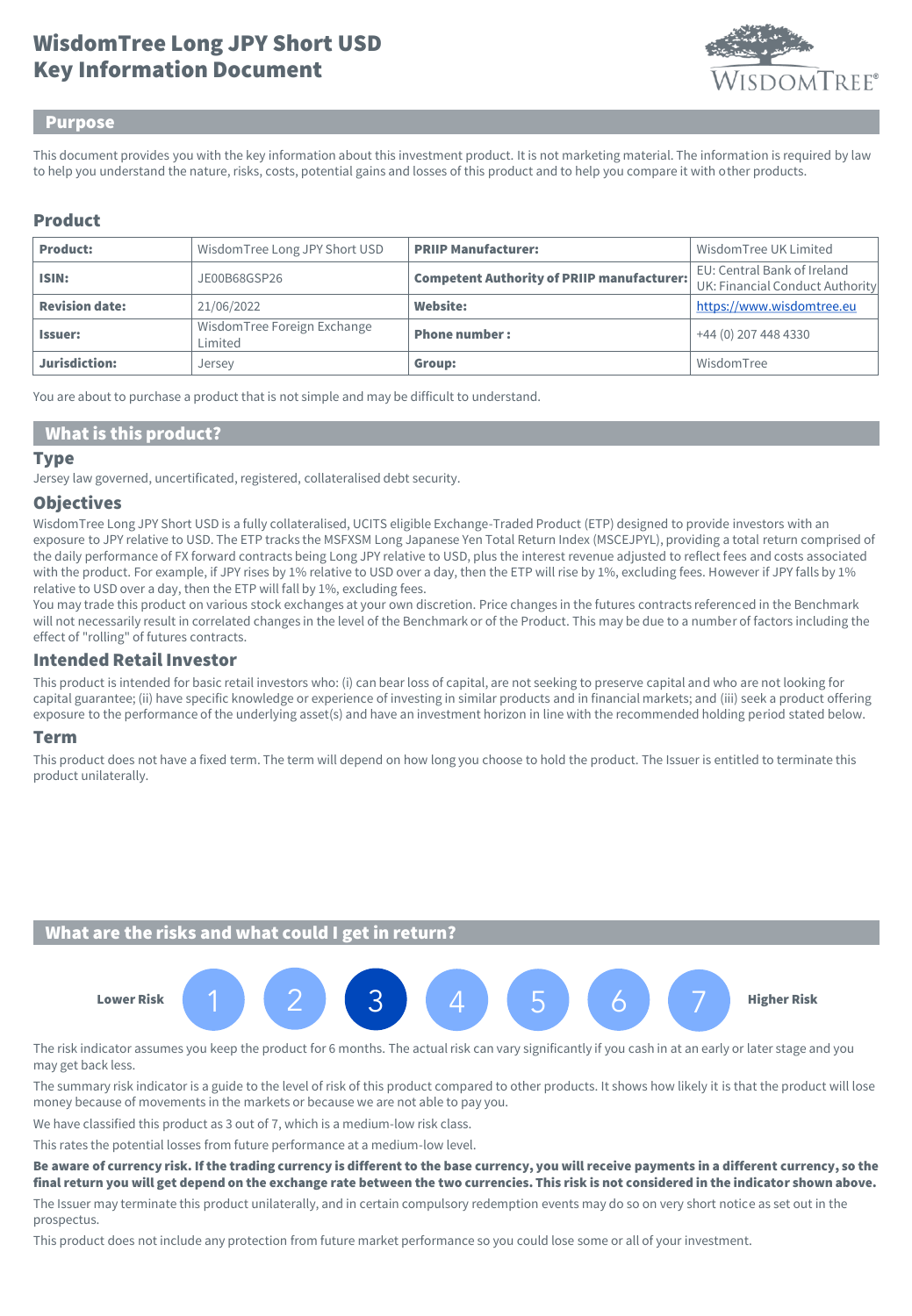## Key Information Document WisdomTree Long JPY Short USD



#### Performance Scenarios

| Recommended holding period: 6 months |                                      |                            |  |  |
|--------------------------------------|--------------------------------------|----------------------------|--|--|
| Investment \$10,000                  |                                      |                            |  |  |
| <b>Scenarios</b>                     |                                      | If you exit after 6 months |  |  |
| <b>Stress scenario</b>               | What you might get back after costs  | \$3,640                    |  |  |
|                                      | Average Annual Percentage Return (%) | $-63.60%$                  |  |  |
| <b>Unfavorable Scenario</b>          | What you might get back after costs  | \$9,119                    |  |  |
|                                      | Average Annual Percentage Return (%) | $-8.81%$                   |  |  |
| <b>Moderate Scenario</b>             | What you might get back after costs  | \$9,700                    |  |  |
|                                      | Average Annual Percentage Return (%) | $-3.00\%$                  |  |  |
| <b>Favourable Scenario</b>           | What you might get back after costs  | \$10,320                   |  |  |
|                                      | Average Annual Percentage Return (%) | 3.20%                      |  |  |

This table shows the money you could get back over the recommended holding period, under different scenarios, assuming that you invest 10,000USD.

The scenarios shown illustrate how your investment could perform. You can compare them with the scenarios of other products.

The scenarios presented are an estimate of future performance based on evidence from the past on how the value of this investment varies, and are not an exact indicator. What you get will vary depending on how the market performs and how long you keep the investment/product.

The stress scenario shows what you might get back in extreme market circumstances, and it does not take into account the situation where we are not able to pay you.

The figures shown include all the costs of the product itself, but may not include all the costs that you pay to your advisor or distributor. The figures do not take into account your personal tax situation, which may also affect how much you get back.

Market developments in the future cannot be accurately predicted. The scenarios shown are only an indication of some of the possible outcomes based on recent returns. Actual returns could be lower.

## What happens if WisdomTree Foreign Exchange Limited is unable to pay out?

The Issuer is a special purpose company. In case of a default by the Issuer, any claims made against the Issuer will be satisfied in order of the priority of payments set out in the conditions of the product. If the net proceeds from the enforcement of the secured property relevant to the product are not sufficient to meet all obligations and make all payments then due in respect of the securities, the obligations of the Issuer in respect of such securities will be limited to the net proceeds of realisation of the relevant secured property. In these circumstances you may suffer a loss if you cannot realise the full value of your investment.

#### What are the costs?

The Reduction in Yield (RIY) shows what impact the total costs you pay will have on the investment return you might get. The total costs take into account one-off, ongoing and incidental costs.

The amounts shown here are the cumulative costs of the product itself for one holding period. The figures are estimates and may change in the future.

#### Costs over time

The person selling you or advising you about this product may charge you other costs. If so, this person will provide you with information about these costs, and show you the impact that all costs will have on your investment over time.

| Investment \$10,000    | If you exit after 6 months |
|------------------------|----------------------------|
| <b>Total costs</b>     | \$48.37                    |
| Impact on return (RIY) | $-0.50\%$                  |